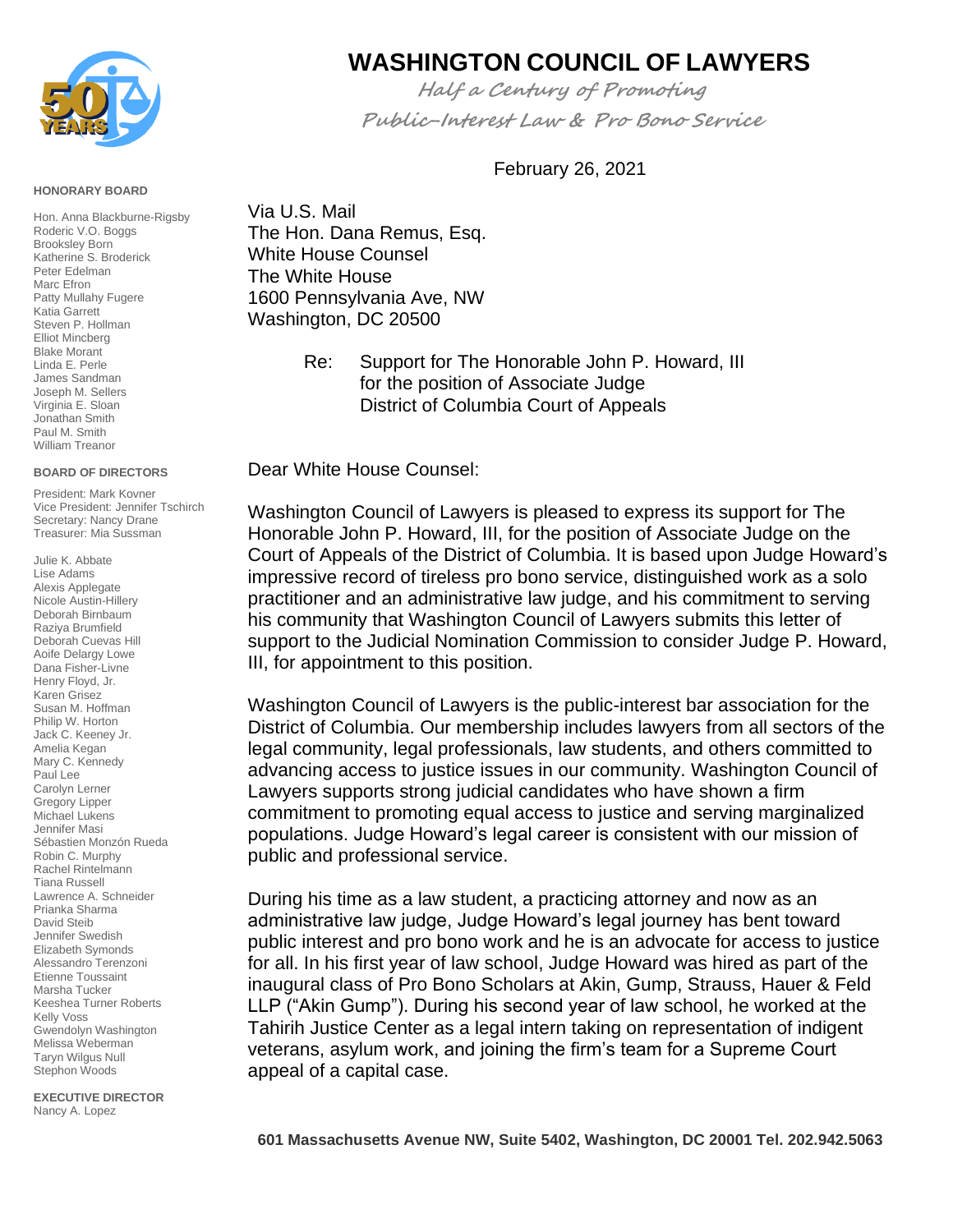He also has experience handling Violence Against Women Act ("VAWA") immigration claims. Before leaving law school, Judge Howard earned enough pro bono hours to exceed Georgetown Law's Pro Bono Pledge, clerked at the D.C. Commission on Human Rights, and developed an immigration workplace raid first responder program and training with his classmates that was ultimately taught at local law schools, presented at Yale's Rebellious Lawyering Conference, and pitched to the Monthly Pro Bono Luncheon of area law firms. He also began volunteering with the Street Law Program at that time.

Following a federal clerkship with the United States District Court for Maryland, Judge Howard joined the Washington, D.C. office of Akin Gump as one of the firm's first two Pro Bono Scholars, where he handled several pro bono cases as part of the firm's SSI SWAT team and successfully represented indigent individuals before the Social Security Administration. His practice also included asylum matters, VAWA immigration claims, landlord tenant matters, small business matters, and he volunteered with local schools and intake clinics.

Following his time with Akin Gump, Judge Howard briefly relocated to Houston, Texas, to join his wife, where he was a solo practitioner and continued to provide pro bono representation to indigent clients. As a note, Judge Howard represented two longstanding historically African American churches in litigation that threatened their existence, one of which that resulted in a significant ruling from a Texas court of appeal on the ecclesiastical abstention doctrine after he returned to the District. After two and a half years in Texas, Judge Howard returned to the District as an Administrative Law Judge at the D.C. Commission on Human Rights ("Commission"). During his time as an administrative law judge, Judge Howard has authored two manuals, reviewed by his Chief Judge, aimed at non-attorneys on the process at the D.C. Commission on Human Rights in hopes of helping unrepresented individuals. He has also taught the D.C. Human Rights Act at Georgetown Law and across high schools in the District through the D.C. Youth Human Rights Ambassadors partnership with the Street Law Program.

Since his appointment as an administrative law judge with the D.C. Office of Administrative Hearings ("OAH") in May 2018, Judge Howard has served as a member of the Executive Court Technology, Court Management, and Law Student Recruitment Committees. He has led the Court's Judicial Clerkship Pilot Program Initiative hiring recent graduates to support the judges and providing services in the Court's Resource Center. Judge Howard has gone above and beyond to advocate for and provide equal access to justice for all so that unrepresented parties are able to understand and meaningfully participate in their respective hearings. His decisions are written in plain language that is more easily understood and fully explains legal terms and concepts and individuals' rights.

In addition to his work, Judge Howard has taught continuing legal education courses with the D.C. Bar and the Washington Bar Association on topics including litigating at the D.C. Commission on Human Rights, court technology, evidence and e-discovery. He also volunteered his time with the D.C. Office of Human Rights Fair Housing Symposium for a number of years. He has served as a guest lecturer in the employment discrimination class at Georgetown University Law Center for the past six years.